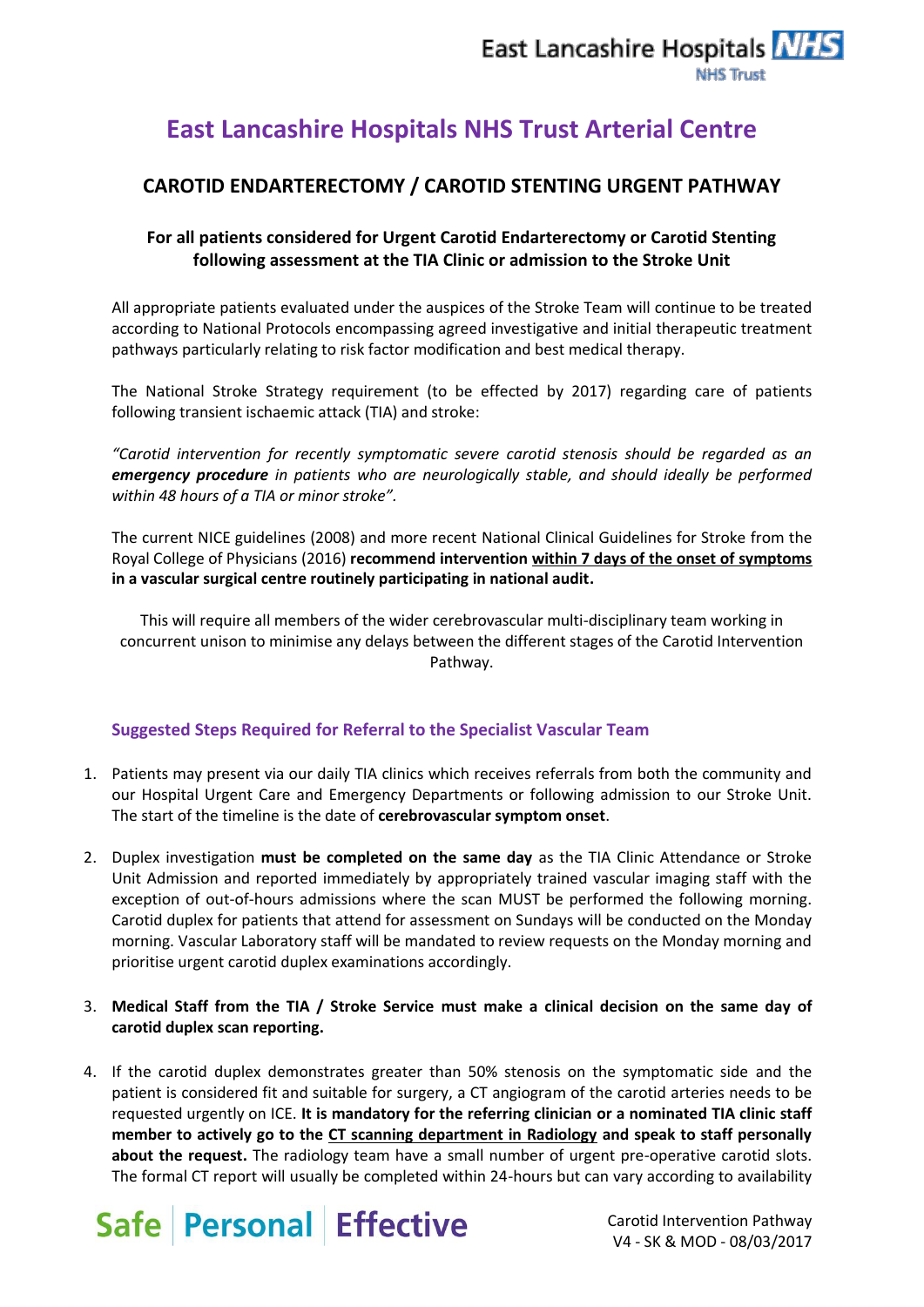of specialist radiology reporting clinicians whereby the vascular surgeon must chase up the formal result or discuss accordingly prior to surgery.

- **5.** Medical Staff from the TIA / Stroke Service **must refer immediately to the On-Call Vascular Surgeon for consideration of a carotid intervention via the on-call vascular pager 105 or directly to the Consultant Vascular Surgeon on 84264 or via switchboard.**
- 6. Following direct discussion with the on-call vascular surgeon, the patient may be transferred to the vascular clinic for insertion of intravenous cannula by a vascular surgery team member (pink 20G or green 18G - preferably in the right upper extremity).
- 7. The patient should be advised to return to the vascular clinic for completion of all pre-operative documentation.
- **8. All carotid referrals must be arranged through the emergency vascular surgeon on-call. There is no longer any capacity for review of carotid patients via fax, email, ICE or through normal out-patient clinic mechanisms.**
- 9. The vascular surgery consultant on-call is responsible for arranging the immediate assessment of the patient referred for consideration of carotid intervention either personally or using a nominated deputy to ensure no delay in assessment.
- 10. The patient MUST be operated on within 72-hours by the on-call vascular surgery consultant either on their list or facilitated on a colleague's list.